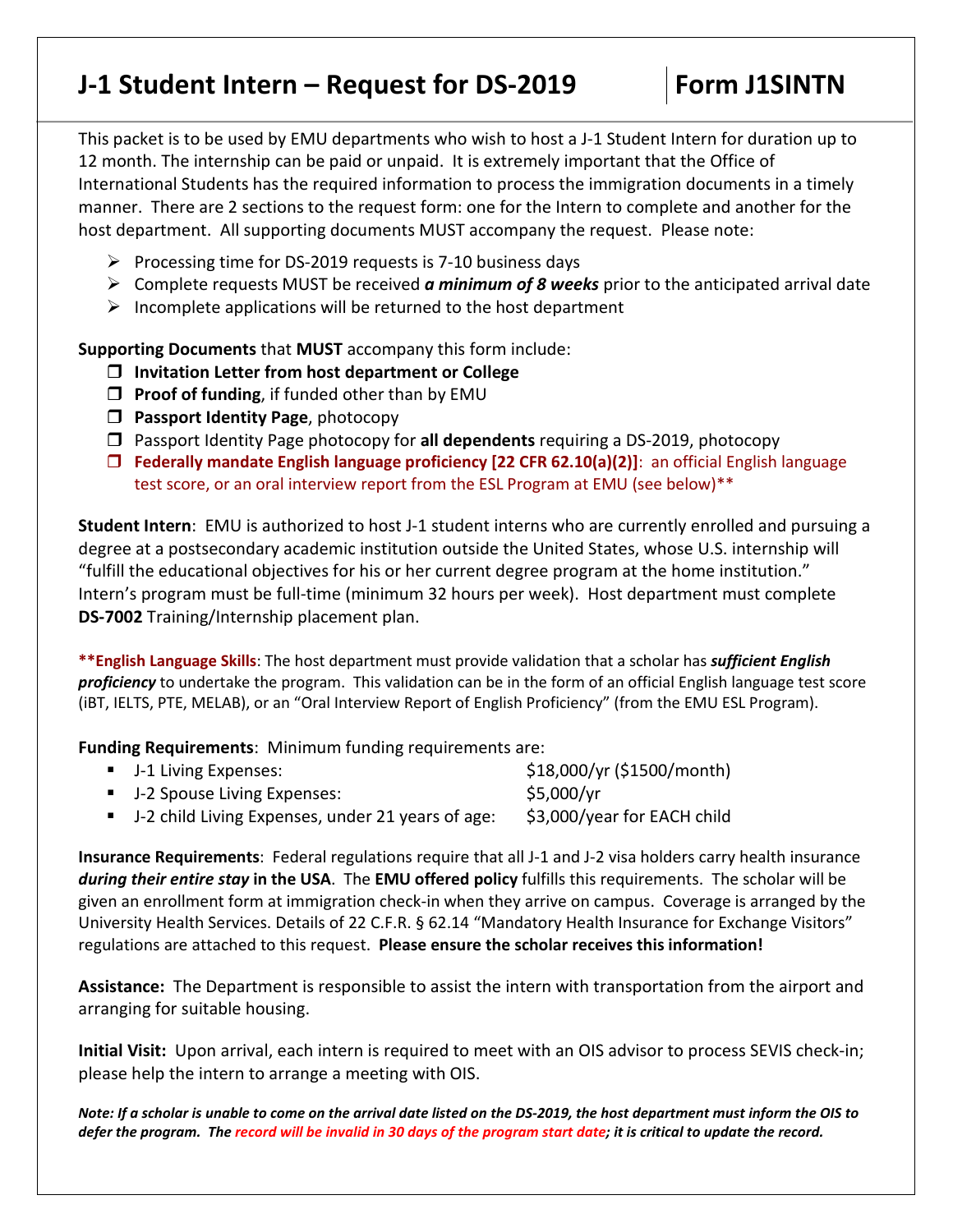# **J-1 Student Intern Request – to be completed by the** *Host Department*

| Intern's First Name:                                                                                                                | Middle Name                   | Last Name                        |  |  |  |  |  |
|-------------------------------------------------------------------------------------------------------------------------------------|-------------------------------|----------------------------------|--|--|--|--|--|
| Date of Program: from (mm/dd/yyyy)<br>to:                                                                                           |                               |                                  |  |  |  |  |  |
| Professor/Collaborator in Department:                                                                                               |                               | Phone: _________________________ |  |  |  |  |  |
| (who will work with this visitor)                                                                                                   |                               | Email:                           |  |  |  |  |  |
| Major Field & Description of Activity at EMU:                                                                                       |                               |                                  |  |  |  |  |  |
|                                                                                                                                     |                               |                                  |  |  |  |  |  |
| Location of Activity:                                                                                                               | Address of Activity:          |                                  |  |  |  |  |  |
|                                                                                                                                     |                               |                                  |  |  |  |  |  |
|                                                                                                                                     | City                          | State<br>Zip                     |  |  |  |  |  |
|                                                                                                                                     |                               |                                  |  |  |  |  |  |
|                                                                                                                                     |                               |                                  |  |  |  |  |  |
| Source of Funding for the Duration of Requested Visit<br>$\Box$ EMU Host Department Funds \$ for the purpose of                     |                               |                                  |  |  |  |  |  |
|                                                                                                                                     |                               |                                  |  |  |  |  |  |
| □ Health Insurance                                                                                                                  |                               |                                  |  |  |  |  |  |
| a. Is Health Insurance provided by the Host Department? $\Box$ yes<br>$\Box$ No                                                     |                               |                                  |  |  |  |  |  |
| Will the intern purchase EMU Health Insurance coverage? $\Box$ yes<br>$\Box$ No                                                     |                               |                                  |  |  |  |  |  |
| □ Intern's Government Funds: \$                                                                                                     |                               |                                  |  |  |  |  |  |
|                                                                                                                                     |                               |                                  |  |  |  |  |  |
| □ Personal/Family Funds: \$                                                                                                         |                               |                                  |  |  |  |  |  |
| The Host Department is responsible to assist the intern with transportation from the airport and<br>arranging for suitable housing. |                               |                                  |  |  |  |  |  |
| Name of Person to Contact when DS-2019 is ready for pick up:                                                                        |                               |                                  |  |  |  |  |  |
|                                                                                                                                     |                               |                                  |  |  |  |  |  |
|                                                                                                                                     |                               |                                  |  |  |  |  |  |
|                                                                                                                                     |                               |                                  |  |  |  |  |  |
| Please return completed forms (host department & scholar) and required documents                                                    |                               |                                  |  |  |  |  |  |
|                                                                                                                                     | via email to egunel@emich.edu |                                  |  |  |  |  |  |
| Or campus mail to: Esther Gunel<br><b>EMU Office for International Students and Scholars</b><br>240 Student Center                  |                               |                                  |  |  |  |  |  |
|                                                                                                                                     |                               |                                  |  |  |  |  |  |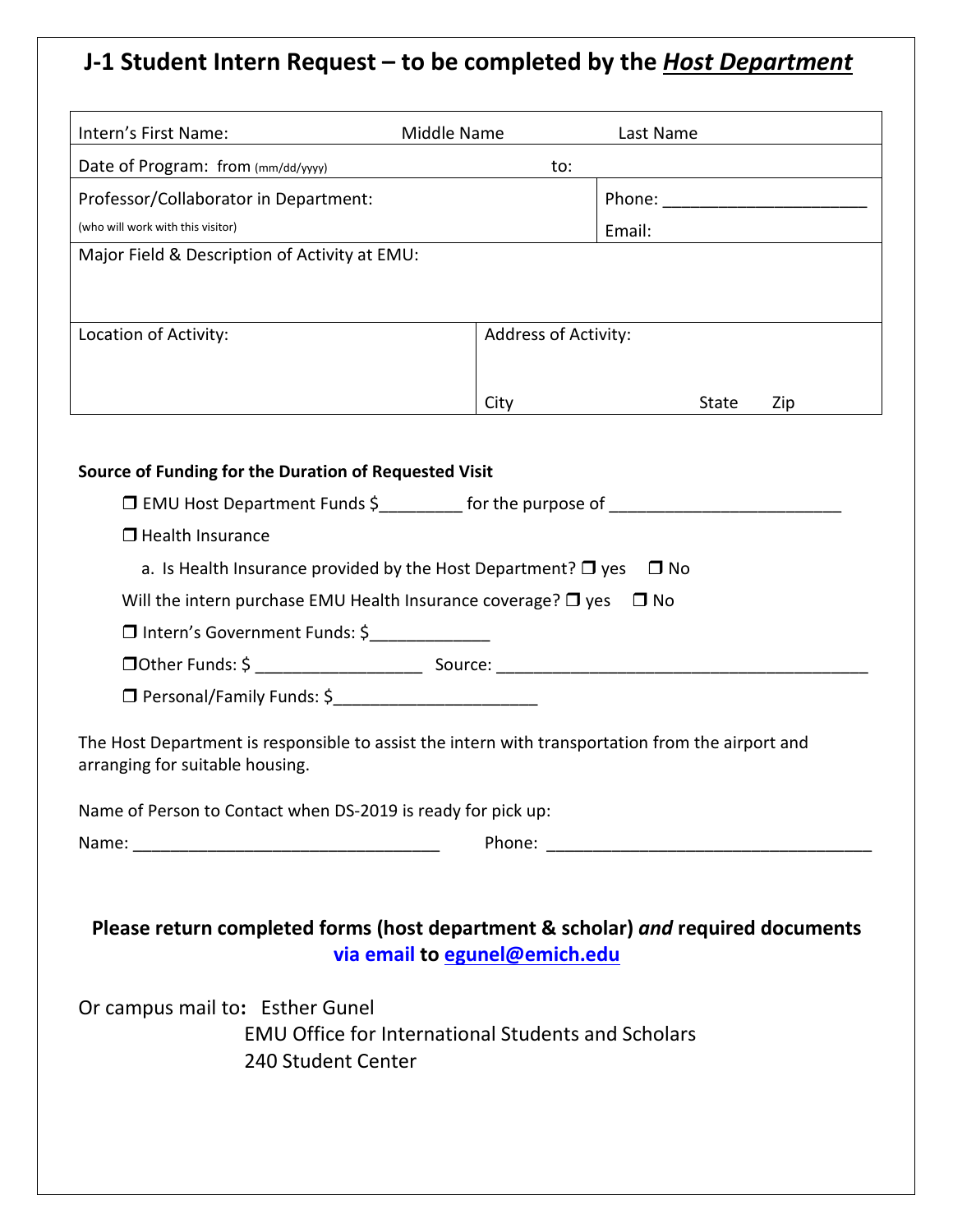## **J-1 Student Intern Request – to be completed by the** *Intern*

**Have you been in J-1 or J-2 status sometime within the past 3 years?** 

 $\Box$  **No**  $\Box$  **Yes** - when:  $\Box$  **Category:** (If yes, copies of the DS-2019 must be attached with this request)

**Name must be exactly as it appears on your Passport;** please print clearly or type information

| First Name:                                            | Family Name:                          |                   | Middle Name:    |              |  |  |
|--------------------------------------------------------|---------------------------------------|-------------------|-----------------|--------------|--|--|
| Female $\square$<br>Male $\square$                     |                                       | Birth Date: Month | Day             | Year         |  |  |
| City of Birth:                                         | Country of Birth:                     |                   |                 |              |  |  |
| Country of Citizenship:                                | Country of Legal Permanent Residence: |                   |                 |              |  |  |
| $\Box$ Bachelor's<br>Student category in Home Country: |                                       |                   | $\Box$ Master's | $\Box$ Ph.D. |  |  |
| Current Field of Study:                                |                                       |                   |                 |              |  |  |
| Marital Status: $\Box$ Yes $\Box$ No                   | Children: $\Box$ Yes $\Box$ No        |                   |                 |              |  |  |
| <b>Mailing Address:</b>                                |                                       |                   |                 |              |  |  |
|                                                        |                                       | Telephone Number: |                 |              |  |  |
|                                                        |                                       | Email Address:    |                 |              |  |  |
|                                                        |                                       |                   |                 |              |  |  |

### **Family Members who will accompany the Intern:**

| Name, exactly as on passport:<br>First, Middle, Last, | Gender<br>M/F | Date of Birth<br>(mm/dd/yyyy) | City & Country of<br><b>Birth</b> | Country of<br>Legal | Country of<br>Citizenship |
|-------------------------------------------------------|---------------|-------------------------------|-----------------------------------|---------------------|---------------------------|
|                                                       |               |                               |                                   | Permanent           |                           |
|                                                       |               |                               |                                   | Residence           |                           |
| Spouse:                                               |               |                               |                                   |                     |                           |
| Child:                                                |               |                               |                                   |                     |                           |
| Child:                                                |               |                               |                                   |                     |                           |
| Child:                                                |               |                               |                                   |                     |                           |
| Child:                                                |               |                               |                                   |                     |                           |
| Child                                                 |               |                               |                                   |                     |                           |

**Funding Requirements**: Minimum funding requirements are:

- 
- J-2 Spouse Living Expenses: \$5,000/yr

■ J-1 Living Expenses: \$18,000/yr (\$1500/month)

■ J-2 child Living Expenses, under 21 years of age: \$3,000/year for EACH child